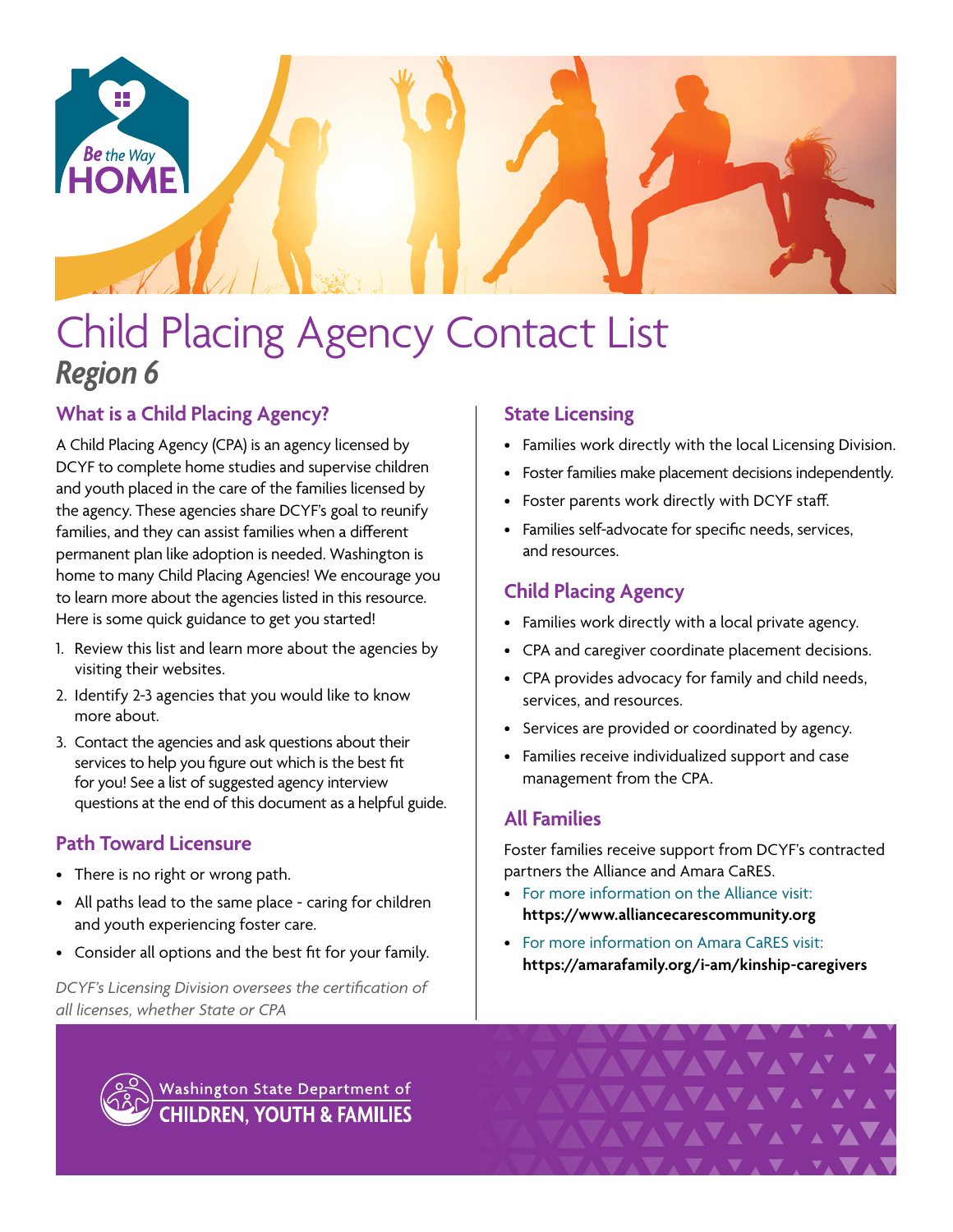

## **Child Placing Agencies Serving Region 6:**

**CATHOLIC COMMUNITY SERVICES**

Contact: Leah Barkell Email: **[leahb@ccsww.org](mailto:leahb%40ccsww.org?subject=)** Phone: (253) 502-2745 Website: **[https://ccsww.org/get-help/child-youth](https://ccsww.org/get-help/child-youth-family-services/foster-care)[family-services/foster-care](https://ccsww.org/get-help/child-youth-family-services/foster-care)**

#### **COMMUNITY & FAMILY SERVICES FOUNDATION**

Contact: Shelly Genuardi Email: **[gera@cfsf.net](mailto:gera%40cfsf.net?subject=)** Phone: (360) 895-7889 ex 406 Website: **<https://cfsf.site>**

#### **COMMUNITY YOUTH SERVICES**

Contact: Nathan Lachine Email: **[nlachine@CommunityYouthServices.org](mailto:nlachine%40CommunityYouthServices.org?subject=)** Phone: (360) 701-7050 or 1 (888) R-FOSTER Website: **<https://communityyouthservices.org>**

#### **JMC – FOSTER FAMILIES**

Contact: Joshua Kent Email: **[jkent@jmckids.com](mailto:jkent%40jmckids.com?subject=)** Phone: (360) 210-1203 Website: **<https://www.jmckids.com>**

**KID SENSE LLC** Contact: Jean-Paul Janovitch Email: **[interested@kidsensellc.com](mailto:interested%40kidsensellc.com?subject=)** Phone: (360) 790-4114

## Website: **<http://www.kidsensellc.org> MULLEN-POLK FOUNDATION**

Contact: Linda Weems Email: **[LindaWeems@mullen-polk-foundation.org](mailto:LindaWeems%40mullen-polk-foundation.org?subject=)** Phone: (360) 695-1788 Website: **[https://www.mullen-polk-foundation.org/](https://www.mullen-polk-foundation.org/child-placement-agency) [child-placement-agency](https://www.mullen-polk-foundation.org/child-placement-agency)**

#### **OLIVE CREST SOUTH SOUND (South Region)**

Contact: Anna Fields Email[:](mailto:%20Angela-Youtsey%40olivecrest.org?subject=) **[Anna-Fields@olivecrest.org](mailto:Anna-Fields%40olivecrest.org?subject=)** Phone: (253) 572-7888 Website: **<https://www.olivecrest.org/pacific-northwest>**

#### **OLIVE CREST WEST SOUND (North Region)**

Contact: Angela Youtsey Email: **[Angela-Youtsey@olivecrest.org](mailto:%20Angela-Youtsey%40olivecrest.org?subject=)** Phone: (360) 621-7978 Website: **<https://www.olivecrest.org/pacific-northwest>**

#### **PIERCE COUNTY ALLIANCE**

Contact: Megan Toney Email: **[toneyml@p-c-a.org](mailto:toneyml%40p-c-a.org?subject=)** Phone: (253) 502-5489 Website: **<https://piercecountyalliance.org>**

#### **SERVICE ALTERNATIVES**

Contact: Crista Hendrickson Email: **[crista.hendrickson@servicealternatives.com](mailto:crista.hendrickson%40servicealternatives.com?subject=)** Phone: (360) 553-2411 Website: **[https://www.servicealternatives.com](https://servicealternatives.com/what-we-do/programs-for-children-families/foster-parent-recruitment/)/foster**

#### **SOUTH PUGET INTERTRIBAL PLANNING AGENCY**

Contact: Angel Van Brunt Email: **[AVanBrunt@spipa.org](mailto:AVanBrunt%40spipa.org?subject=)** Phone: (360) 426-3990 Website: **<https://www.spipa.org>**

#### **QUINAULT INDIAN NATION**

Contact: Veronica John Email: **[vjohn@quinault.org](mailto:vjohn%40quinault.org?subject=)** Phone: (360) 276-8215 Website: **[http://quinaultindiannation.com/](http://quinaultindiannation.com/socialservice2.htm) [socialservice2.htm](http://quinaultindiannation.com/socialservice2.htm)**